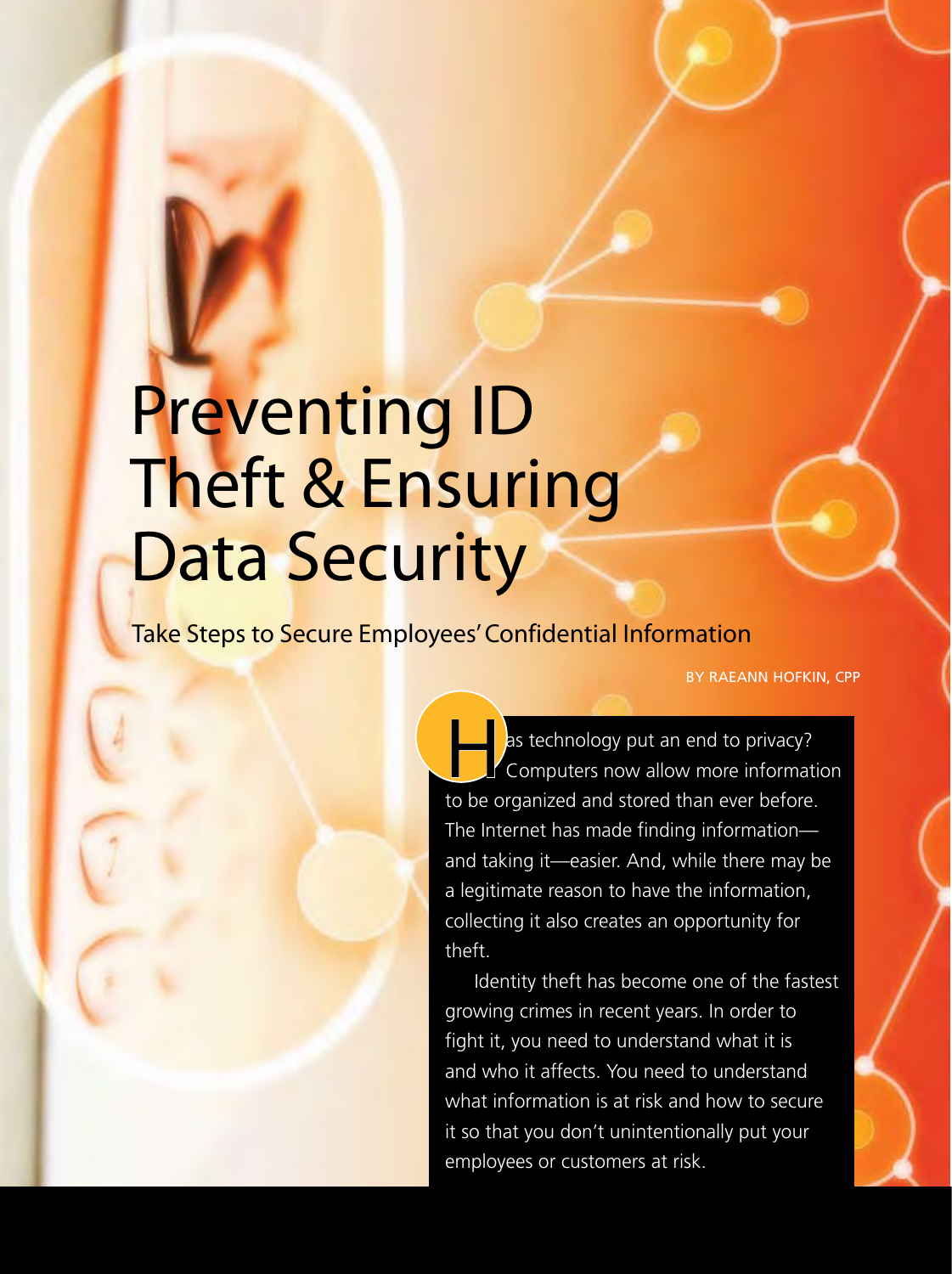#### **The Problem**

Currently, there aren't any legal mandates regarding how to develop, maintain, and enforce an information security program. In fact, current law fails to stipulate what constitutes an "information security program" or publish any legal standards for security.

Legislation continues to be enacted to deal with the crime of identity theft, but legislation alone will not prevent it. Most current laws are neither proactive nor preventative.

In addition, the legislative process takes too long to address the problems. By the time a law is enacted, the ID thieves have already found a better way around the "speed bump." In a nutshell:

- The laws are reactive and hastily enacted after lengthy political wrangling.
- • Many legislators lack knowledge about the crime, criminal, and the victim.
- • If there is a punishment, it fails to deter the criminal.
- • You often can't even be convicted of identity theft unless you are involved in some other criminal activity as well.

Organized criminal groups don't waste time breaking into our personal mailboxes—they want the large corporate databases. According to recent articles in the IAPP newsletter, more and more identity thefts are committed inside the workplace by a dishonest few employees who steal the social security numbers (SSNs), credit cards, banking, or other personal information from their coworkers or customers.

Don't let your company be an easy target. Computer security alone will not work, because computers don't steal identities people do! You need to secure the people and the processes, not just the IT property.

#### **Your Responsibility**

As payroll and HR professionals, you

are in a unique position to help secure your company's data. Be proactive and aware of the potential for workplace theft. With diligence, you can implement changes to prevent ID theft from happening at your company.

As a payroll professional, you are closest to the workplaces and work processes where identity thefts can occur. You perform the tasks required to process, update, maintain, and manage personal information on applications, healthcare forms, payroll, and benefits—both paper and digital.

As a payroll professional, you will be able to recognize the work processes most susceptible to identity theft. Therefore you are also the key to securing that sensitive data.

Each department that plays a role in a particular process should play a role in analyzing the process and eventually securing it. Focus on the job positions, not the employee. People come and go, but the position remains stable.

Identity theft is here to stay because it is a low-risk offense with high payoffs. It is relatively easy to access SSNs because they are so widely used. Most every business today has at least one database with SSNs for all employees. Every business has a payroll system containing all the information needed to steal identities.

According to the FTC, it's been estimated that at least 14% of the ID thefts in the United States are perpetrated from within companies. The insider who steals identities may be a part-time, full-time, temporary, or permanent employee. He or she may even be an impersonator specifically hired into the company to steal identities.

#### **A Plan of Defense**

Develop a plan to secure your company's data. At the very least, do your part to secure your employees' confidential information. Start changing your company culture to make privacy a top priority. This can

## Quick Picks & Short-Term Fixes

- Practice vigilance and learn from your mistakes.
- Put policies in place so you don't repeat mistakes.
- Enforce your written policies with surprise audits.
- Develop and enforce a "clean desk policy."
- Managers should walk around in the evening and cite people who do not have confidential information secure (anything on the fax? In the open? Are all the drawers locked?).
- Use "out of office" cards. Employees put them on their desk when they are out of the office so nobody leaves confidential information.
- What was changed, who changed it, and did that person have access and authority? You may already be doing this as a SOX requirement.
- Lock your computer when you walk away by clicking "CTRL, ALT, Delete" and click on the "lock computer" button.
- Password protect your screen saver—make this a company policy.
- Move printer and fax to inner office (or pull the paper out when you leave for the night).
- Retrieve faxes when received.
- Wait at fax until document has been sent.
- Do not leave originals in fax machine or copier.
- Lock file cabinets at all times.
- Think about what you are throwing away—should it be shredded? Where is the shredder? Do people know?
- Any paperwork with personal information that is not needed should be shredded at the end of the day.
- Make sure documents are shredded before walking away from shredder.
- Do not leave identifying information on voicemail messages or e-mails.
- Evaluate performance on all privacy procedures (add it to the employees' goals and objective EVERY year).
- Don't store sensitive information on your laptop hard drive.
- Hand deliver confidential information.
- Keep personnel and payroll files in locked area with restricted access.
- Use firewall and antivirus software.
- Reduce spam and phishing with filters, then update the filters as necessary.
- Audit your companies' laptops. Do you know who has what laptop? Are they all "accounted for?